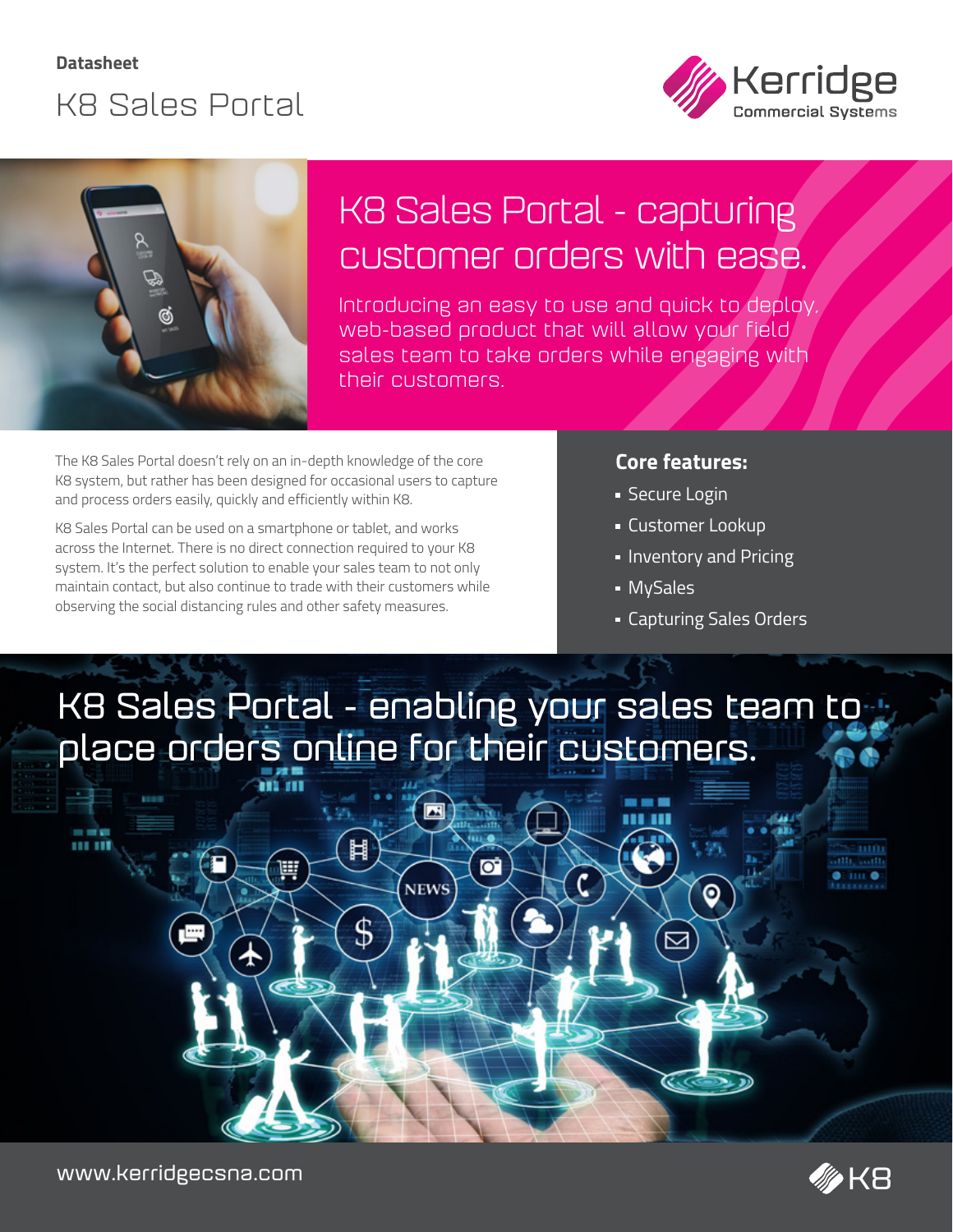### K8 Sales Portal

# K8 Sales Portal Key features:



**Secure Login** – All logins to the K8 Sales Portal are secured and validated against the users credentials in K8. Authorized users can log onto the portal and have immediate access to the customers, product and stock information together with high-level sales metrics.



**Customer Lookup** – Finding a customer record is as easy as if they were searching directly within K8. They can use a standard word search, a partial customer name, address or zipcode. All matching records are then displayed and the user can select the correct one. Buttons then enable them to call the customer or to send an email. They can also view and select other contacts associated with the account. As soon as they've found the right customer it's a simple task to place the order.



**Inventory and Pricing** – Once logged in, the user can find a product using the standard search facility and view summary stock details. When a customer record is selected, they can also view customer pricing for the products, items recently purchased by the customer - as well as top sellers - and it's easy to add these to the basket before proceeding to purchase. Once a product has been selected, the user can also view the current stock availability at any branch, as well as seeing what non-reserved stock is due in on purchase orders.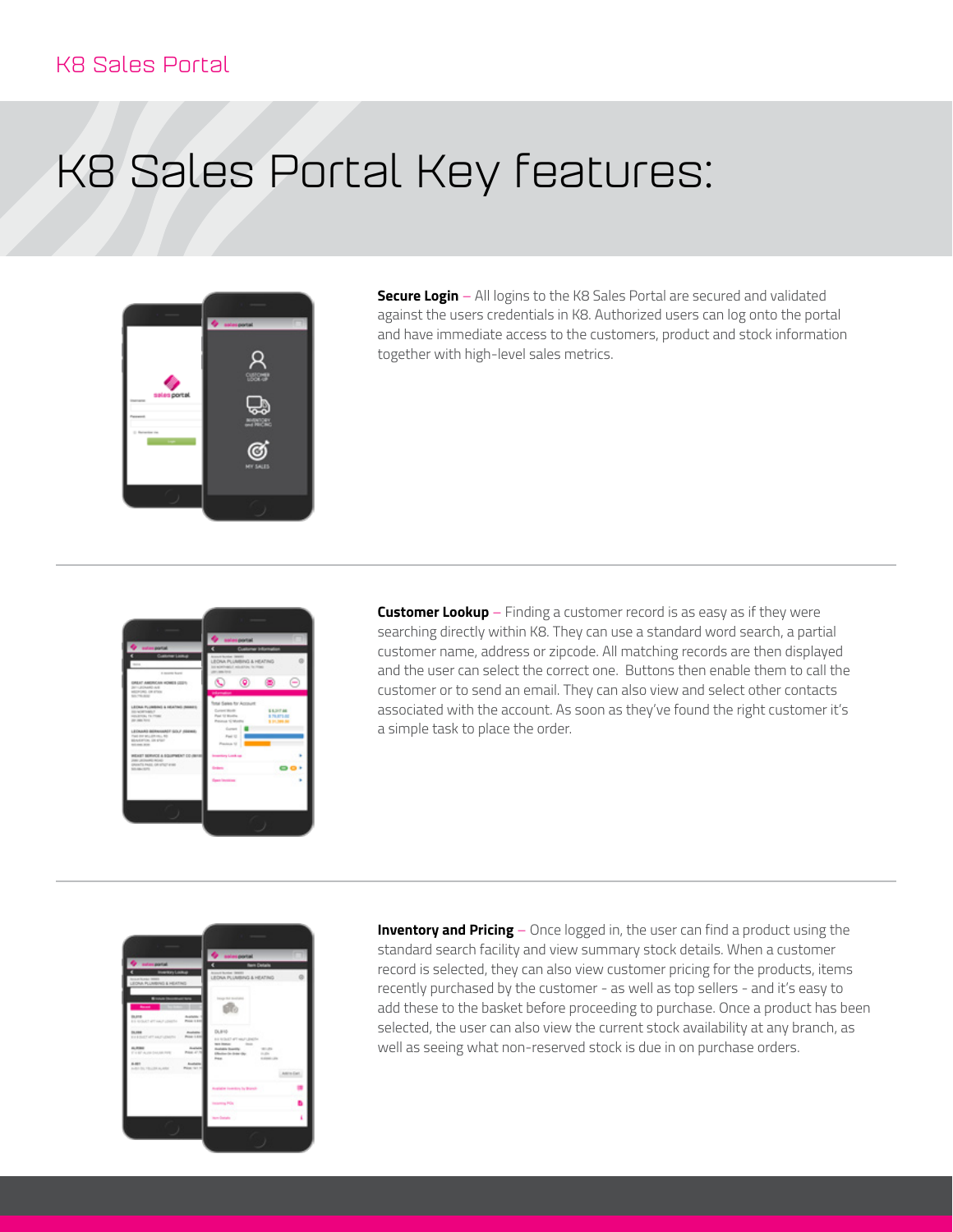### www.kerridgecsna.com





**MySales** – this allows the user to view their top-level sales metrics, such as sales performance for the period to date, for the previous 12 periods and the prior year comparison. They also have access to average order value and number of lines, as well as summary totals for credits raised. They can drill into order detail and also view open invoice detail - all with easy selection. Once an order or invoice is selected, the user can elect to re-send the appropriate acknowledgement or invoice via email. They can also copy the content of these transactions to the basket to re-order.

The snapshot of the account is a very useful view for the sales team, keeping them informed and allowing them to spot trends and query performance.



**Capturing sales orders** – Raising sales orders on behalf of customers is a simple process. Once the relevant account has been selected, they can then browse the product catalog online. Product details are retrieved from K8 directly, including customer specific prices and actual inventory availability. Your staff can keep the customer informed as they are processing the transaction. Product images can also be retrieved from K8 and displayed on the device. Standard products and bundled kits may be ordered online as complete products, while tally products will continue to be ordered directly from the branch.

As the order is being built up, details are added to the basket in K8. When the user completes the order, it is created within K8 and is ready for onward shipment.

K8 Sales Portal - driving greater efficiencies into your business and delivering enhanced customer services.

**working in partnership.**